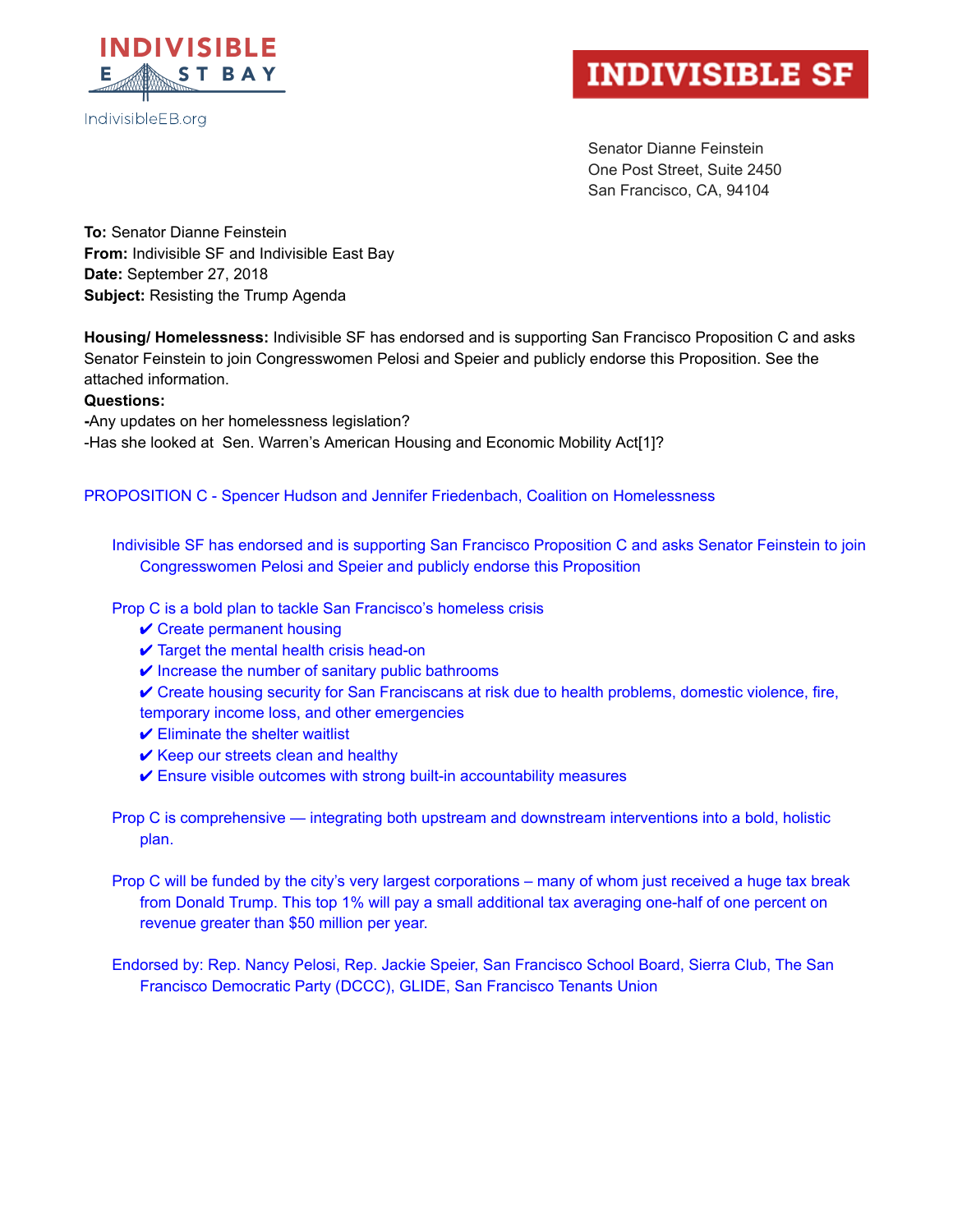**Supreme Court:** We thank the Senator for her leadership against the Supreme Court nomination of Brett Kavanaugh. We thank her for calling for his withdrawal and agree that this nomination must not go forward unless the FBI investigates the sexual misconduct allegations against Kavanaugh. The Republicans have basically done obstruction and coverup for Kavanaugh's record. This must stop. We need a thorough and nonpartisan investigation of the allegations.

### **Questions:**

Does she support Sen. Merkley's lawsuit to force the Senate to delay a floor vote? What will she do if Sen. Grassley follows through on holding a committee vote on Friday?

**Violence Against Women/ Sexual Harassment:** Nearly everything Sen. Feinstein has done since the first sexual assault allegations against Kavanaugh came out to suggest that she takes this as seriously as it deserves and does believe it is relevant to his (lack of) fitness for the Supreme Court. And we do thank her for appropriately guarding Christine Blakey Ford's privacy. But we do ask her to take this as an opportunity to reflect on what part ideas that the New Yorker reported about her thinking (that this was a personal matter not relevant to his fitness for the court, or too far in the past) may have played in her initial handling of the situation. We certainly aren't suggesting that she should have told the world without Ford's consent, but we do wonder, for instance, whether she could have been more active in supporting Ford in making a decision to go public or could have raised questions about Kavanaugh's character in a way that wouldn't have put Ford in danger. So we just ask her to think about those things since she may find herself in a similar situation again, as we are only beginning to acknowledge how common this problem is.

## **Questions**:

What can she do to make it easier for people to come forward with their stories, especially when those stories involve powerful men?

What is she doing to push for the Violence Against Women Act to be improved rather than just temporarily re-upped for a few weeks?

#### **Family separation and detention:**

What can the Senator do about the over 12,000 minors in detention and more funds being repurposed from HHS to DHS to build additional detention facilities?

What else can the Senate do to help reunite these families?

A recent FOIA request yielding a DHS policy mem[o\[2\]](https://paperpile.com/c/e8rr2c/Vw3x) on family separation that flatly contradicts earlier statements by Sec. Nielsen. How does the senator plan to hold the administration accountable for such blatant falsehoods about this cruel and costly policy?

Will she call for another Judiciary Committee oversight hearing?

Will she join with Sen. Harris and others to call for the DHS Inspector General to investigate allegations of coercion and abuse against separated immigrant parents?

Will she speak up about the need to allow journalists access to detention centers so that the American people and the world can see the permanent harm the Trump administration's policies are having on children and families in the name of our government?

**Immigration:** If a Senate version of HR 6691 Community Safety and Security Act of 2018 comes up for a vote on the Judiciary Committee, we want the Senator to vote NO. The proposed law is overly expansive, one-size-fits-all policy that dismisses individual circumstance target the most vulnerable immigrant and refugee families.

We are very concerned about the administration's plans to make it harder for immigrants who receive government benefits like food stamps and health care to get green cards. We are worried that it will result in many immigrants not getting the support they need to improve their lives and contribute to the economy.

#### **Questions:**

What can she do to reverse this?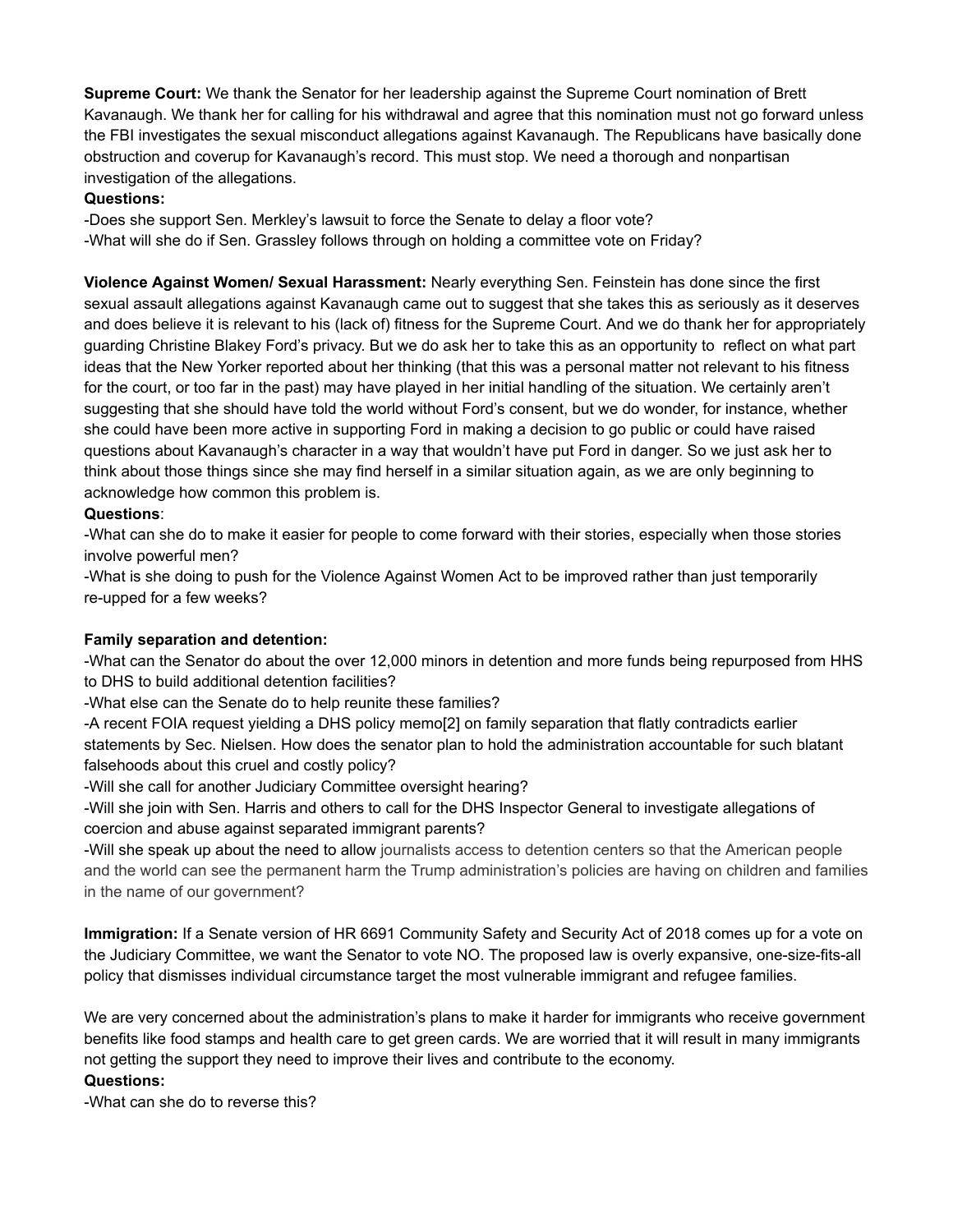What can she do to support immigrants who may be unsure about what benefits they and their families can access without affecting their green card eligibility?

Any updates or indications that the situation has improved since the media attention to passport denials for citizens born near the border? Will the senator call for an oversight hearing?

**Rule of Law:** We are very concerned about reports that Deputy A.G. Rod Rosenstein is close to resigning or being fired either now or after the election. We thank Sen. Feinstein for voting in committee in favor of legislation to protect the Mueller investigation and want her to move to proceed to a vote on the Senate floor, especially to act quickly to do so if Rosenstein is pushed out.

## **Questions:**

What can she do to protect the Mueller investigation and ensure that, as appropriate, its results are available to Congress and the American people even if Trump succeeds in stopping it before it concludes? What will she do to reinvigorate Senate investigations into Russian interference in the 2016 Election, especially if Democrats take back control?

**Election Security:** We thank the Senator for bringing attention[\[3\]](https://paperpile.com/c/e8rr2c/4foc) (via tweet) to the National Academy of Science's findings[\[4\]](https://paperpile.com/c/e8rr2c/QmTc) on systems vulnerabilities that impact election security in both 2018 and 2020. Their call for paper ballots and audits mirrors the requirements in Senator Wyden's PAVE Ac[t\[5\]](https://paperpile.com/c/e8rr2c/YZZq). **Questions:**

Will she cosponsor S.3049 Protecting American Votes and Elections Act of 2018?

-Will she work to get the paper ballot and auditing requirements in the PAVE Act into the remaining must-pass appropriations bills such as the 2019 Department of Homeland Security Appropriations bill?

**Digital Privacy and possible politicization of IC:** There is a case proceeding under seal[\[6\]](https://paperpile.com/c/e8rr2c/K5RV) in Eastern District Court in California in which the Dept of Justice is trying to compel Facebook to break its end-to-end encryption to allow law enforcement to eavesdrop on communications via the popular Messenger app. This aggressive encroachment on privacy would permit intelligence gathering/eavesdropping on billions of users around the world, including senators, their staff, and their families.

## **Questions:**

-Has the Senate been briefed on this case?

Does the Senator agree with the conclusion in the 2016 House DHS Committee's Report on Encryption, Security, and the Modern Economy[\[7\]](https://paperpile.com/c/e8rr2c/nPJ9) that mandating encryption backdoors is the wrong approach to the prevalence of encrypted applications and hardware?

#### **Environment/Public Health:**

We have heard rumors that the U.S. Geological Survey team that collects water quality measurements in San Francisco Bay may have its funding cut after its current director retires. Will Sen Feinstein look into this and work to protect the funding as necessary?

With the discovery of radioactive material within 50 feet of people's homes and a proposed child care center, will the senator support calls for the SF Shipyard project to be put on hold until thorough scientific soil testing has been done and all radioactive waste safely removed?

What is she doing to address problems like this more generally, lead abatement for example?

**Yemen:** Less than two weeks ago, Secretary of State Pompeo **certified**[\[8\]](https://paperpile.com/c/e8rr2c/kHf4) (per 2019 NDAA requirement for certification) that the Saudi led coalition is "undertaking demonstrable actions to reduce the risk of harm to civilians" and yet just 2 days ago on September 25, we see a report that by the International Rescue Committee[\[9\]](https://paperpile.com/c/e8rr2c/iktD) that civilian fatalities have increased **164% in the last 3 months**, including a bombing of a school bus earlier this month that resulted in deaths of 40 children. This unchecked bombing of civilians (with US supplied munitions, supported and refueled by US planes, using intelligence gathered by the US) will implicate America in one of the worst man-made tragedies/war crimes of the decade. Rep. Ro Khanna and a bipartisan group in the House just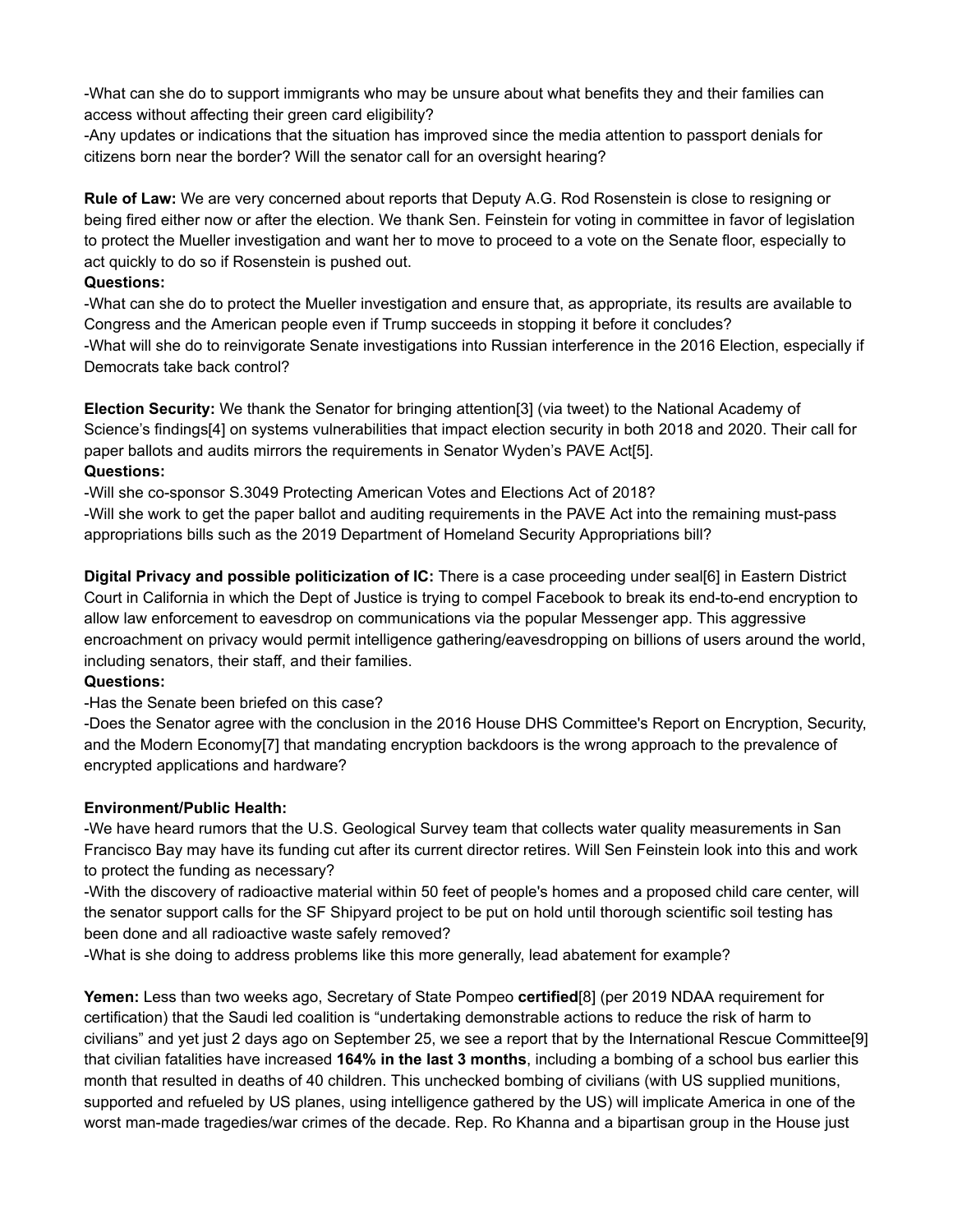introduced/reintroduced a resolution, H.Con.Res.81, to end the unauthorized US involvement[\[10\]](https://paperpile.com/c/e8rr2c/7hN0) in the military campaigns in Yemen.

### **Questions:**

Will the senator support the resolution?

Does the senator support Senator Menendez's refusal[\[11\]](https://paperpile.com/c/e8rr2c/liyK) to authorize additional munitions sales to the Saudi government?

-The last time a similar resolution[\[12\]](https://paperpile.com/c/e8rr2c/fU3A) was tried, it failed 55-44, with Sens Coons, Cortez Masto, Donnelly, Heitkamp, Jones, Manchin, Menendez, Nelson, Reed, Whitehouse voting to table the motion to discharge the resolution. Will the Senator work with leadership to ensure that her Democratic colleagues support the resolution to withdraw the US from this unauthorized military campaign?

-If administration officials such as Sec. Nielsen and Pompeo continue to just straight-up lie to the American people and their representatives in Congress, what corrective/punitive measures via Congress's appropriations authority, would the senator consider?

**Farm Bill:** We want Sen. Feinstein to encourage her colleagues working on the Farm Bill to stand strong for SNAP and against work requirements. And, of course, we would want her to vote against a final bill that: cuts the number of Americans participating in the SNAP program; prevents counties and cities from regulating the use of pesticides and factory farms; rolls back protections in the Clean Water Act; reduces or weakens the Conservation Stewardship Program; guts environmental protection for national forests to expedite logging and mining; continues to subsidize millionaire farmers and billion dollar agriculture corporations; or fails to ensure that subsidies go to actual farmers by narrowing the "Active Management" loophole

**Workers Rights:** We thank the senator for co-sponsoring S.3064 the Workers' Freedom to Negotiate Act which will deter egregious violations of labor rights and restore some fairness to an economy that is rigged against employees and ask her to co-sponsor and publicly support S.2810 the Workplace Democracy Act which will restore real bargaining rights for American workers and repeal some of the laws that unfairly cripple labor.

**Federal Judiciary:** We repeat our opposition to the nomination of **Jonathan Kobes** for a judgeship on the 8th Circuit Court of Appeals. The ABA has recently rated Kobes "Not Qualified" for a federal judgeship[\[13\]](https://paperpile.com/c/e8rr2c/xJoc) due to lack of courtroom experience. We are asking the Senator to vigorously oppose this nomination.

**Tax Policy:** We want Sen. Feinstein to work to prevent Republicans from attaching a rider to any of the spending bills to weaken the Johnson Amendment and make some political contributions tax deductible. We also want her to vote NO if the Senate tries to pass legislation making the individual tax cuts from the tax scam permanent as the House is doing.

**Trade**: We want Sen. Feinstein insist that any renegotiated NAFTA agreement, or similar include strong labor and environmental standards with swift and certain enforcement to raise wages and strengthen lax environmental rules in lowwage countries to prevent corporations from moving jobs to pay workers a pittance and dump toxic poison into the environment. And we want her to oppose Investor-State Dispute Settlement (ISDS) systems that empower corporations to attack health and environmental laws passed by democratically elected governments by using secret, appointed tribunals of three corporate lawyers.

**Criminal Justice:** Any update regarding our request in May, that, as Sen. Harris did, Sen. Feinstein come out publicly in support of new DNA testing for the Kevin Cooper cas[e\[14\]?](https://paperpile.com/c/e8rr2c/Yfa6)

**Town Hall:** We are still asking for one.